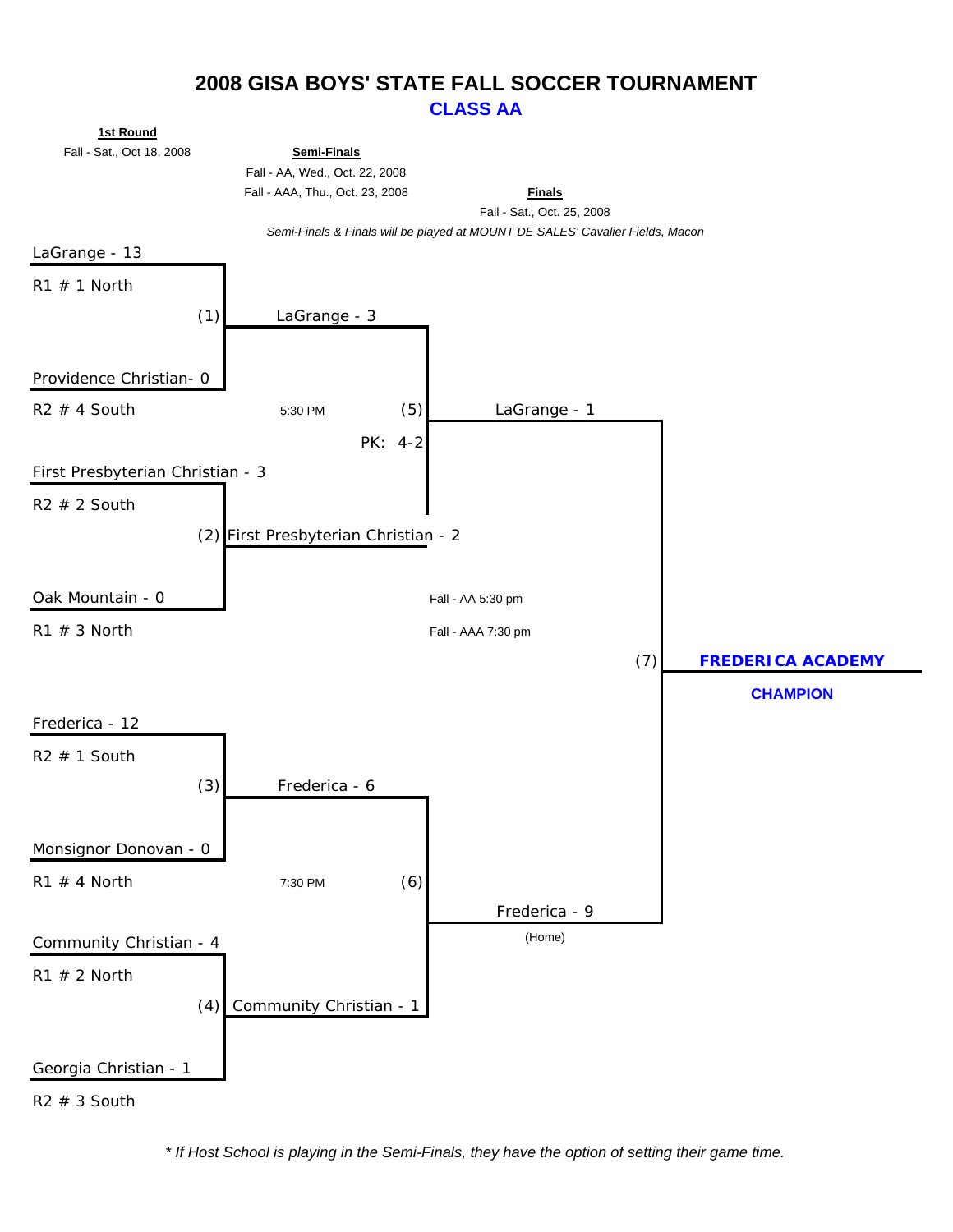## **2008 GISA BOYS' STATE FALL SOCCER TOURNAMENT CLASS AAA**



*\* If Host School is playing in the Semi-Finals, they have the option of setting their game time.*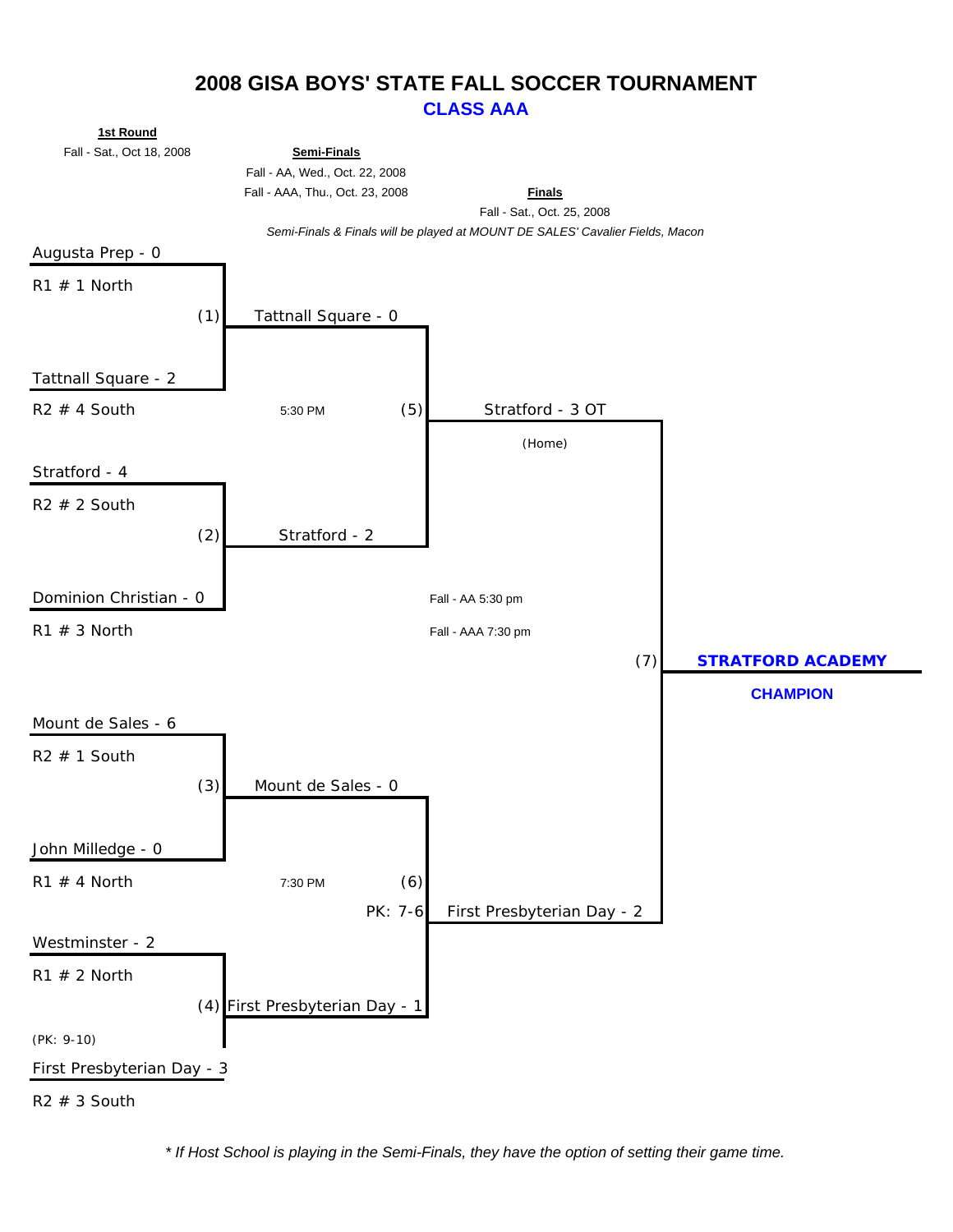# **2008 GISA ALL STATE BOYS FALL SOCCER TEAM**

# *CLASS AA*

| PLAYER                    | <b>SCHOOL</b>               | POS       | $\underline{GR}$ |
|---------------------------|-----------------------------|-----------|------------------|
| <b>Josh Brand</b>         | <b>Community Christian</b>  | D         | <b>SR</b>        |
| <b>Ashton Thornhill</b>   | <b>Community Christian</b>  | GK        | JR               |
| <b>Heath McCrary</b>      | LaGrange                    | D         | <b>SR</b>        |
| <b>Connor Jones</b>       | LaGrange                    | MF        | <b>SR</b>        |
| <b>Bo Heath</b>           | LaGrange                    | F         | <b>SR</b>        |
| <b>Matt Piestrak</b>      | LaGrange                    | F         | <b>SR</b>        |
| <b>Chase Daniel</b>       | LaGrange                    | F         | <b>SR</b>        |
| <b>EJ Hutto</b>           | LaGrange                    | <b>GK</b> | <b>JR</b>        |
| <b>Robert Knotts</b>      | Oak Mountain                | F         | <b>SR</b>        |
| <b>Connor Knotts</b>      | Oak Mountain                | MF        | <b>SO</b>        |
| <b>Griffin Knotts</b>     | <b>Oak Mountain</b>         | MF        | <b>SO</b>        |
| <b>Josh Rogers</b>        | <b>Fst Presby Christian</b> | F         | <b>SR</b>        |
| <b>Terrence Alston</b>    | <b>Fst Presby Christian</b> | D         | <b>SR</b>        |
| Joey Belle                | <b>Fst Presby Christian</b> | F         | <b>SR</b>        |
| Jacob Edgar               | <b>Fst Presby Christian</b> | D         | <b>SR</b>        |
| Dario Brown               | <b>Fst Presby Christian</b> | D         | JR               |
| <b>Kriston Eby</b>        | <b>Fst Presby Christian</b> | MF        | <b>SO</b>        |
| <b>Grant Colson</b>       | Georgia Christian           | F         | JR               |
| Fran Twohig               | Frederica                   | F         | <b>SR</b>        |
| David Hurtado             | Frederica                   | <b>MF</b> | <b>SR</b>        |
| <b>Ellliot Post</b>       | Frederica                   | D         | <b>SR</b>        |
| <b>Harrison Benefield</b> | Frederica                   | MF        | JR               |
| <b>Jack Benefield</b>     | Frederica                   | D         | <b>JR</b>        |
| Clayton Heery             | Frederica                   | F         | <b>SR</b>        |
|                           |                             |           |                  |



**Coach-of-the-Year: Mike Petite**

**LaGrange**

**JEA**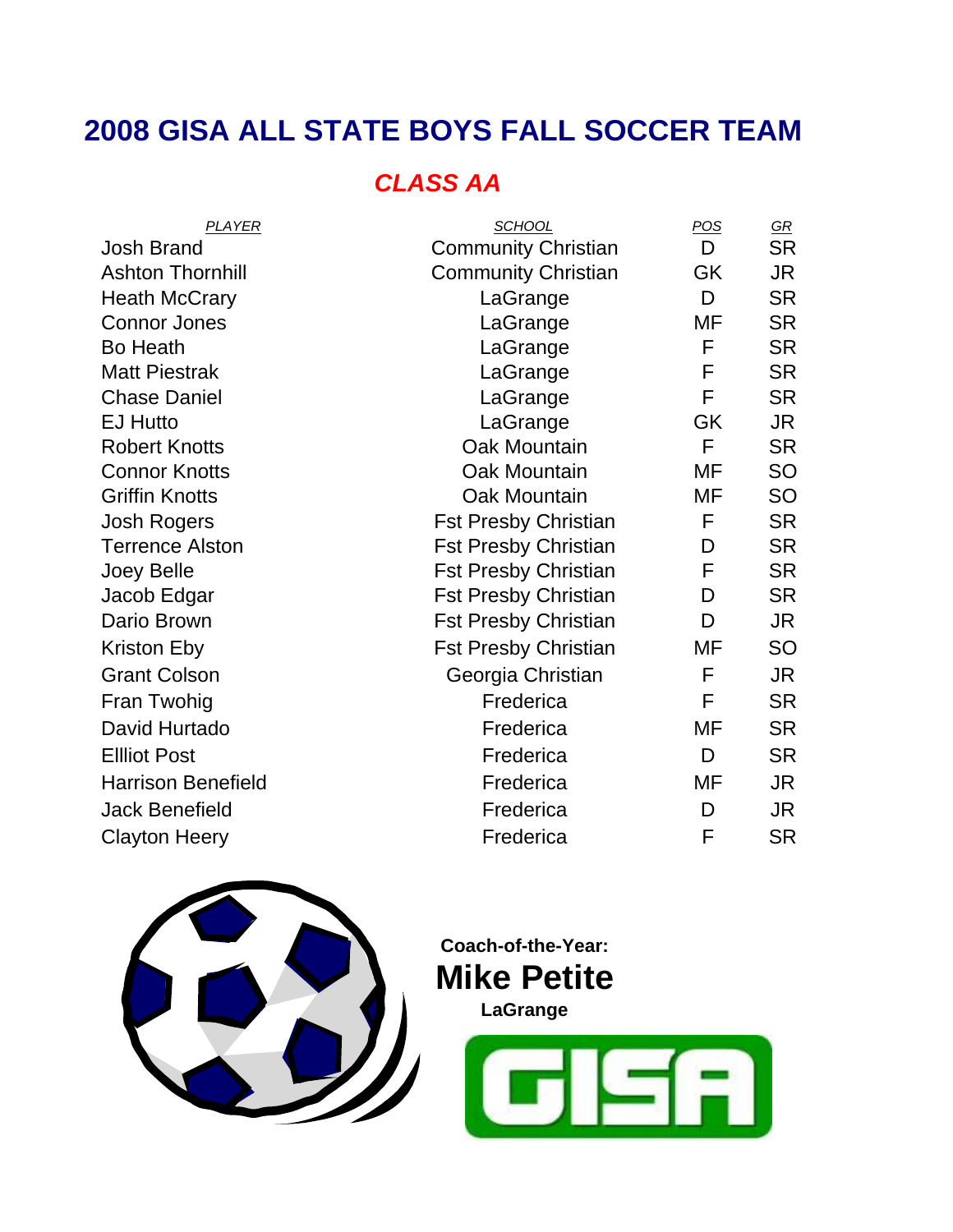# *GISA COACHES ASSOCIATION* **Class AAA**

## **ALL-STATE BOYS FALL SOCCER 2008**

| <b>Name</b>                 | <b>School</b>          | <b>Position</b> | Grade     |
|-----------------------------|------------------------|-----------------|-----------|
| <b>Patrick Bartlett</b>     | <b>Mount de Sales</b>  | D               | <b>SR</b> |
| <b>David Garofalo</b>       | <b>Mount de Sales</b>  | <b>MF</b>       | <b>SR</b> |
| <b>John Kot</b>             | <b>Mount de Sales</b>  | <b>GK</b>       | <b>SR</b> |
| <b>Chibuzo Nwosu</b>        | <b>Mount de Sales</b>  | F               | <b>JR</b> |
| <b>David O'Shaughnessey</b> | <b>Stratford</b>       | F               | <b>SR</b> |
| <b>Scott Stevens</b>        | <b>Stratford</b>       | <b>MF</b>       | <b>SR</b> |
| <b>Bo Stroup</b>            | <b>Stratford</b>       | <b>MF</b>       | <b>SO</b> |
| <b>Obi Ekeledo</b>          | <b>Stratford</b>       | <b>MF</b>       | <b>JR</b> |
| <b>Drew Owens</b>           | <b>FPD</b>             | F               | <b>SR</b> |
| <b>Andrew Scott</b>         | <b>FPD</b>             | <b>MF</b>       | <b>SR</b> |
| <b>Mark Scott</b>           | <b>FPD</b>             | D               | <b>SR</b> |
| <b>Jon Adams</b>            | <b>FPD</b>             | F               | <b>SR</b> |
| <b>Bryant Allen</b>         | <b>FPD</b>             | <b>GK</b>       | <b>SO</b> |
| <b>Andrew VanBrunt</b>      | <b>Tattnall Square</b> | <b>MF</b>       | <b>SR</b> |
| <b>Will Mullis</b>          | <b>Tattnall Square</b> | <b>MF</b>       | <b>SR</b> |
| <b>Alex Levy</b>            | <b>Augusta Prep</b>    | <b>MF</b>       | <b>JR</b> |
| <b>Joseph Hall</b>          | <b>Augusta Prep</b>    | <b>MF</b>       | <b>SR</b> |
| <b>Aaron Harris</b>         | Westminster            | D               | <b>JR</b> |
| <b>Marcus Tebbs</b>         | Westminster            | D               | <b>SR</b> |
| <b>Maxwell Hellman</b>      | Weber                  | F               | <b>SR</b> |
| <b>Evan Boyd</b>            | Deerfield/Windsor      | ΜF              | <b>SR</b> |

**Coach of the Year: James Jordan Stratford Academy**



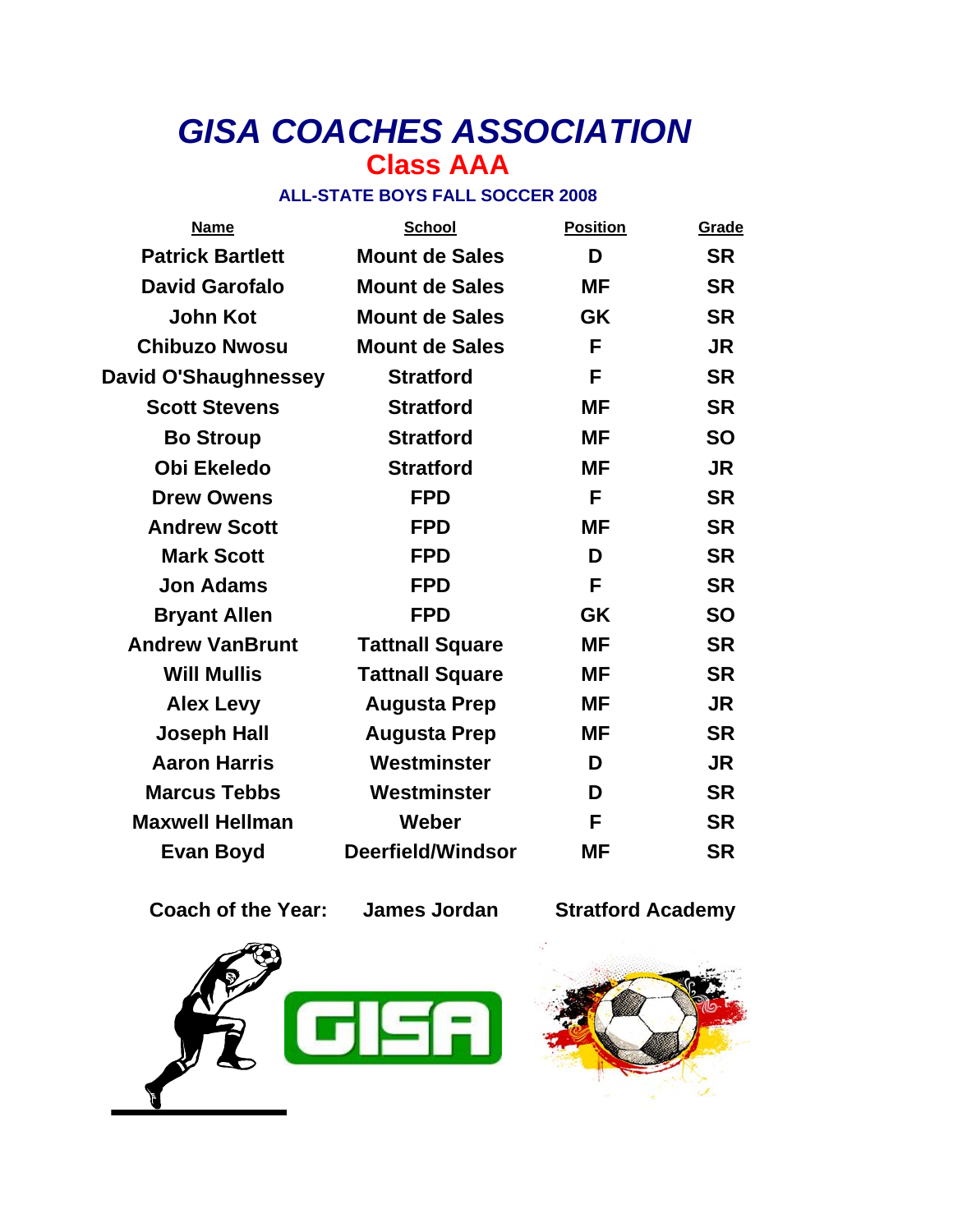2008

Josh BrandAshton ThornhillJosh ReimJaret SheffieldWill FernandezEvan Impeduliga Connor Jones Bo Heath **Matt Piestrak** Chase Daniel EJ Hutto Eric Luebbers LaGrange D SR

| <b>Community Christian</b> | D  | SR  |
|----------------------------|----|-----|
| <b>Community Christian</b> | GK | JR  |
| <b>Community Christian</b> | МF | SO  |
| <b>Community Christian</b> | D  | FR  |
| <b>Community Christian</b> | D  | JR  |
| Community Christian        | F  | SO  |
| Mon. Donovan               | D  | JR  |
| Mon. Donovan               | F  | JR  |
| Mon. Donovan               | F  | JR  |
| Mon. Donovan               | D  | JR  |
| Mon. Donovan               | ΜF | FR  |
| Furtah Prep                | F  | SR  |
| Oak Mountain               | F  | SR  |
| Oak Mountain               | ΜF | SO  |
| Oak Mountain               | ΜF | SO  |
| Oak Mountain               | D  | 8th |
| LaGrange                   | D  | SR  |
| LaGrange                   | МF | SR  |
| LaGrange                   | ΜF | SR  |
| LaGrange                   | F  | SR  |
| LaGrange                   | F  | SR  |
| LaGrange                   | F  | SR  |
| LaGrange                   | GK | JR  |
| $\overline{\phantom{a}}$   | n  | cп  |

### **1AA ALL REGION 2AA ALL REGION**

| Fran Iwonig               |
|---------------------------|
| David Hurtado             |
| <b>Ellliot Post</b>       |
| Matthew Morton            |
| <b>Harrison Benefield</b> |
| Jack Benefield            |
| <b>Clayton Heery</b>      |
| Charles Nen               |
| Grant Colson              |
| Ryan King                 |
| Erick Oveart              |
| Josh Rogers               |
| <b>Terrence Alston</b>    |
| Joey Belle                |
| Jacob Edgar               |
| Dario Brown               |
| Kriston Eby               |
| Austin Buchs              |

R

| Josh Brand           | <b>Community Christian</b> | D  | <b>SR</b> | Fran Twohig               | Frederica                   | E  | <b>SR</b> |
|----------------------|----------------------------|----|-----------|---------------------------|-----------------------------|----|-----------|
| Ashton Thornhill     | Community Christian        | GK | JR        | David Hurtado             | Frederica                   | MF | <b>SR</b> |
| Josh Reim            | Community Christian        | MF | SO        | <b>Elliot Post</b>        | Frederica                   | D  | <b>SR</b> |
| Jaret Sheffield      | <b>Community Christian</b> | D  | <b>FR</b> | <b>Matthew Morton</b>     | Frederica                   | MF | <b>SR</b> |
| <b>Tony Coria</b>    | <b>Community Christian</b> | D  | JR        | <b>Harrison Benefield</b> | Frederica                   | MF | <b>JR</b> |
| Will Fernandez       | <b>Community Christian</b> | F  | SO        | Jack Benefield            | Frederica                   | D  | <b>JR</b> |
| Luke Brackman        | Mon. Donovan               | D  | JR        | <b>Clayton Heery</b>      | Frederica                   | F  | <b>SR</b> |
| Evan Impeduliga      | Mon. Donovan               | F  | JR        | <b>Charles Nen</b>        | Providence Christian        | F  | <b>SR</b> |
| Craig Durden         | Mon. Donovan               | F  | JR        | <b>Grant Colson</b>       | Georgia Christian           | F  | <b>JR</b> |
| Thomas Hilado        | Mon. Donovan               | D  | JR        | Ryan King                 | Georgia Christian           | F  | <b>FR</b> |
| TJ Krunkosky         | Mon. Donovan               | MF | <b>FR</b> | <b>Erick Oveart</b>       | Georgia Christian           | D  | <b>SR</b> |
| Justin Wagner        | Furtah Prep                | F  | <b>SR</b> | Josh Rogers               | <b>Fst Presby Christian</b> | F  | <b>SR</b> |
| Robert Knotts        | Oak Mountain               | F  | <b>SR</b> | <b>Terrence Alston</b>    | <b>Fst Presby Christian</b> | D  | <b>SR</b> |
| Connor Knotts        | Oak Mountain               | MF | SO        | Joey Belle                | <b>Fst Presby Christian</b> | F. | <b>SR</b> |
| Griffin Knotts       | Oak Mountain               | MF | SO        | Jacob Edgar               | <b>Fst Presby Christian</b> | D  | <b>SR</b> |
| Bora Gunay           | Oak Mountain               | D  | 8th       | Dario Brown               | <b>Fst Presby Christian</b> | D  | <b>JR</b> |
| <b>Heath McCrary</b> | LaGrange                   | D  | <b>SR</b> | Kriston Eby               | <b>Fst Presby Christian</b> | MF | <b>SO</b> |
| Quint Yates          | LaGrange                   | MF | <b>SR</b> | <b>Austin Buchs</b>       | <b>Fst Presby Christian</b> | MF | <b>FR</b> |
|                      |                            |    |           |                           |                             |    |           |

 $\overline{a}$ 

**CLASS AA**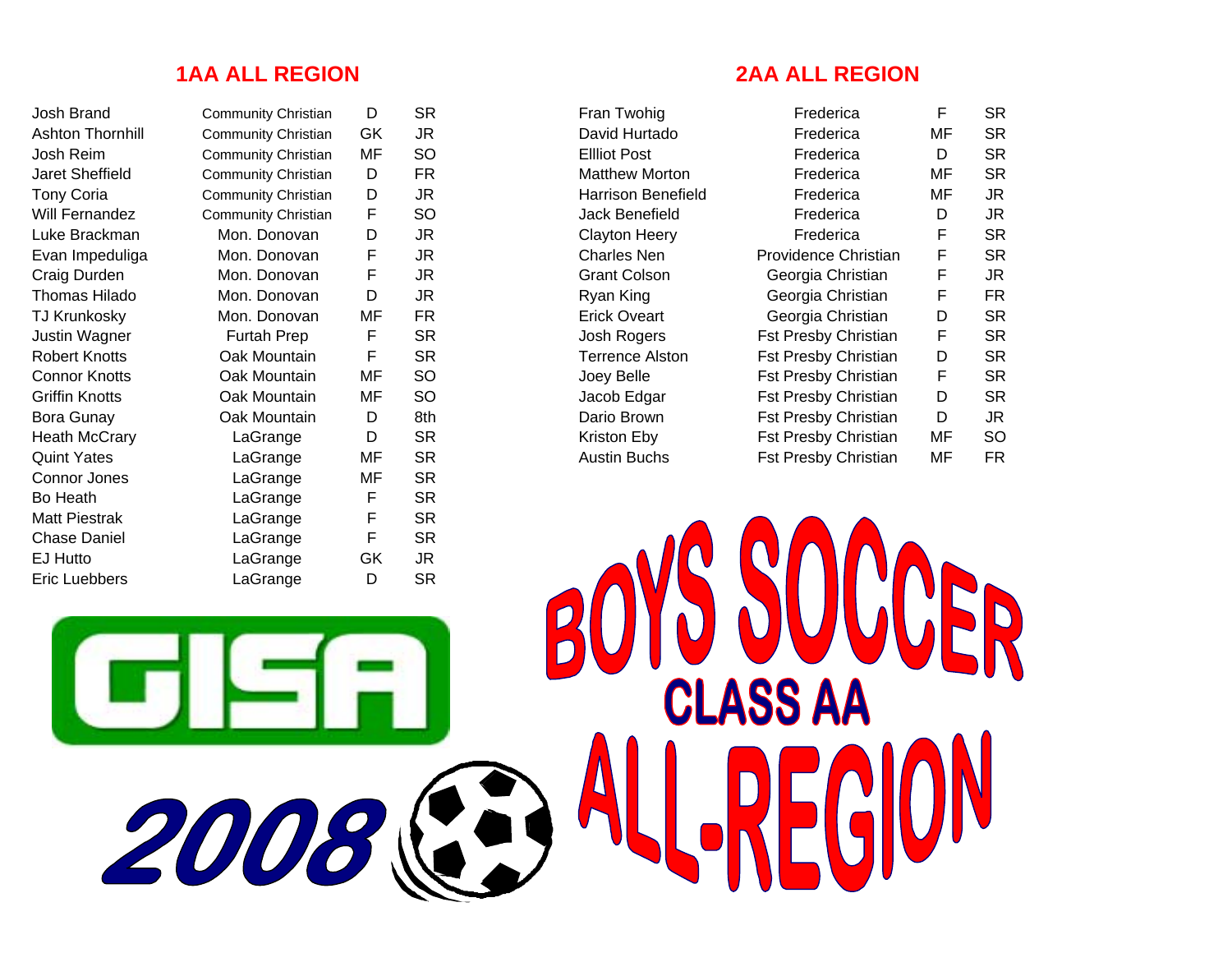### **REGION 1AAA REGION 2AAA**

| Alex Levy              | Augusta Prep MF JR |       |           | Jon Adams               | <b>FPD</b>     | F.    | <b>SR</b> |
|------------------------|--------------------|-------|-----------|-------------------------|----------------|-------|-----------|
| Joseph Hall            | Augusta Prep MF SR |       |           | <b>Bryant Allen</b>     | <b>FPD</b>     | GK SO |           |
| John Paul Lynn         | Augusta Prep       | D     | -SO       | Joseph Neyman           | <b>FPD</b>     | MF SO |           |
| Daniel Hull            | Augusta Prep GK JR |       |           | Drew Owens              | <b>FPD</b>     |       | <b>SR</b> |
| Griffin Eubanks        | Augusta Prep       | F     | <b>SR</b> | <b>Andrew Scott</b>     | <b>FPD</b>     | MF SR |           |
| Aaron Harris           | Westminster        | D     | JR        | Mark Scott              | <b>FPD</b>     | D     | -SR       |
| Marcus Tebbs           | Westminster        | D.    | <b>SR</b> | <b>Patrick Bartlett</b> | Mount de Sales | D     | -SR       |
| Will McCartney         | Westminster        | MF JR |           | Allen Butler            | Mount de Sales | D     | <b>SO</b> |
| Michael Bone           | Westminster        | MF    | JR.       | David Garofalo          | Mount de Sales | MF SR |           |
| Eduardo Ruiz Hernandez | Dom Christian      | MF SO |           | John Kot                | Mount de Sales | GK SR |           |
| Jonathan Welch         | Dom Christian      | D     | <b>SR</b> | <b>Matthew Miller</b>   | Mount de Sales | MF JR |           |
| <b>Austin Gentry</b>   | Dom Christian      | D     | <b>SR</b> | Chibuzo Nwosu           | Mount de Sales | F.    | JR        |
| Maxwell Hellman        | Weber              | F.    | <b>SR</b> | Robert Ochieng          | Mount de Sales | MF SO |           |
| Joon Kim               | Mt. Vernon         | D.    | <b>SR</b> | Obi Ekeledo             | Stratford      | MF JR |           |
| Dustin Bayne           | John Milledge      | D     | <b>SR</b> | Mack Hodges             | Stratford      | D     | JR        |
| Lee Simpson            | John Milledge      | F     | JR        | David O'Shaughnessey    | Stratford      | F.    | -SR       |
|                        |                    |       |           |                         |                |       |           |

| Alex Levy              | Augusta Prep       | MF JR |           | Jon Adams               | FPD                     | F.    | SR.       |
|------------------------|--------------------|-------|-----------|-------------------------|-------------------------|-------|-----------|
| Joseph Hall            | Augusta Prep       | MF SR |           | <b>Bryant Allen</b>     | <b>FPD</b>              |       | GK SO     |
| John Paul Lynn         | Augusta Prep       | D     | SO.       | Joseph Neyman           | <b>FPD</b>              |       | MF SO     |
| Daniel Hull            | Augusta Prep GK JR |       |           | Drew Owens              | <b>FPD</b>              | F     | <b>SR</b> |
| Griffin Eubanks        | Augusta Prep       | F     | <b>SR</b> | <b>Andrew Scott</b>     | <b>FPD</b>              | MF SR |           |
| Aaron Harris           | Westminster        | D.    | JR        | Mark Scott              | FPD.                    | D     | <b>SR</b> |
| Marcus Tebbs           | Westminster        | D     | <b>SR</b> | <b>Patrick Bartlett</b> | Mount de Sales          | D     | SR.       |
| Will McCartney         | Westminster        | MF    | JR        | Allen Butler            | Mount de Sales          | D     | <b>SO</b> |
| Michael Bone           | Westminster        | МF    | JR        | David Garofalo          | Mount de Sales          | MF SR |           |
| Eduardo Ruiz Hernandez | Dom Christian      | MF SO |           | John Kot                | Mount de Sales          | GK SR |           |
| Jonathan Welch         | Dom Christian      | D     | <b>SR</b> | <b>Matthew Miller</b>   | Mount de Sales          | MF JR |           |
| <b>Austin Gentry</b>   | Dom Christian      | D     | <b>SR</b> | Chibuzo Nwosu           | Mount de Sales          | F     | JR        |
| Maxwell Hellman        | Weber              | F     | <b>SR</b> | Robert Ochieng          | Mount de Sales          | MF SO |           |
| Joon Kim               | Mt. Vernon         | D     | <b>SR</b> | Obi Ekeledo             | Stratford               | MF JR |           |
| Dustin Bayne           | John Milledge      | D     | <b>SR</b> | Mack Hodges             | Stratford               | D     | JR        |
| Lee Simpson            | John Milledge      | F     | JR        | David O'Shaughnessey    | Stratford               | F     | <b>SR</b> |
|                        |                    |       |           | <b>Scott Stevens</b>    | Stratford               | MF SR |           |
|                        |                    |       |           | Bo Stroup               | Stratford               | MF SO |           |
|                        |                    |       |           | Will Mullis             | <b>Tattnall Square</b>  | MF    | <b>SR</b> |
|                        |                    |       |           | lan Thomas              | <b>Tattnall Square</b>  | MF SR |           |
|                        |                    |       |           | Andrew VanBrunt         | <b>Tattnall Square</b>  | MF SR |           |
|                        |                    |       |           | Evan Boyd               | Deerfield/Windsor MF SR |       |           |
|                        |                    |       |           |                         |                         |       |           |





# **2008 AAA ALL-REGION BOYS FALL SOCCER**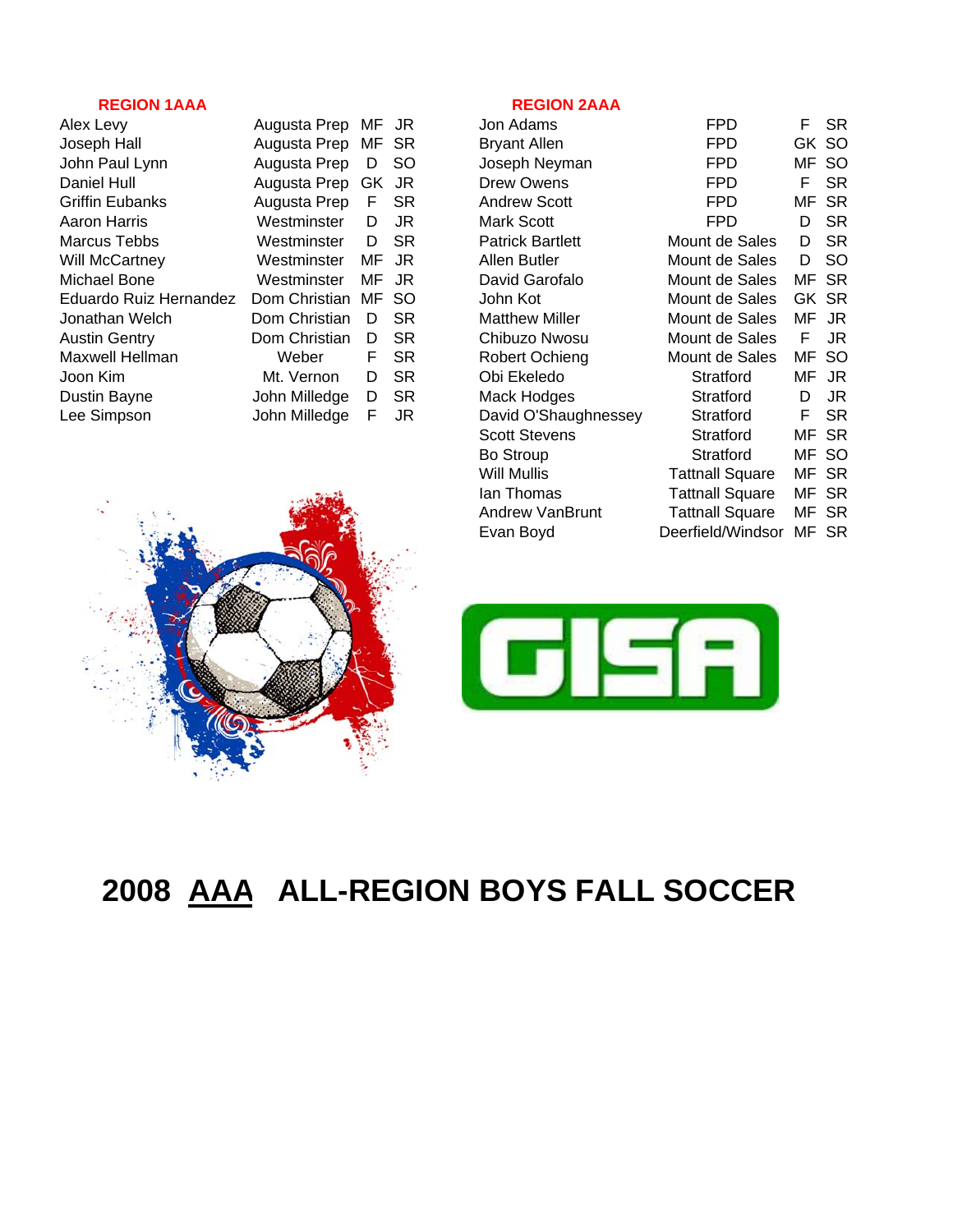### **NORTH REGION SOUTH REGION**

| Cory Spicuzza          | North Cobb                | F  | JR        |
|------------------------|---------------------------|----|-----------|
| Weston Read            | North Cobb                | MF | SO        |
| Ronnie Brickner        | North Cobb                | D  | SR        |
| <b>Brett Welborn</b>   | North Cobb                | GK | FR        |
| Daniel Cox             | North Cobb                | D  | FR        |
| <b>Grant Barger</b>    | North Cobb                | ΜF | FR        |
| <b>Bryson Read</b>     | North Cobb                | F  | FR        |
| Kevin Metz             | Pinecrest                 | F  | SO        |
| Michael Williams       | Pinecrest                 | MF | JR        |
| Michael Briemle        | Pinecrest                 | МF | <b>JR</b> |
| Zach Carlisle          | Pinecrest                 | F  | JR        |
| Ricardo Garcia         | Pinecrest                 | GK | FR        |
| David Weigel           | Pinecrest                 | MF | SR        |
| <b>Mark Farrell</b>    | <b>Colonial Hills</b>     | D  | FR        |
| Corban Edwards         | Arlington                 | F  | JR        |
| <b>Felipe Gonzalez</b> | Christian Heritage        | MF | <b>SR</b> |
| Aaron Knox             | Christian Heritage        | ΜF | <b>SR</b> |
| Zach Carroll           | <b>Christian Heritage</b> | ΜF | <b>SR</b> |
| David Greene           | Christian Heritage        | F  | SR        |
| Mike Lindenau          | <b>Holy Spirit</b>        | МF | <b>SR</b> |
| Henry Faber            | <b>Holy Spirit</b>        | MF | <b>JR</b> |
| Stephen Frain          | Pinecrest                 | D  | JR        |
| <b>Colton Cape</b>     | Westminster Chr           | GK | <b>SR</b> |
| Michael Delong         | Westminster Chr           | D  | JR        |
| Patrick Meehan         | Westminster Chr           | ΜF | JR        |

| North Cobb            | F  | JR        |
|-----------------------|----|-----------|
| North Cobb            | MF | SO        |
| North Cobb            | D  | SR        |
| North Cobb            | GK | FR        |
| North Cobb            | D  | FR        |
| North Cobb            | MF | FR        |
| North Cobb            | F  | FR        |
| Pinecrest             | F  | SO        |
| Pinecrest             | MF | <b>JR</b> |
| Pinecrest             | MF | JR        |
| Pinecrest             | F  | JR        |
| Pinecrest             | GK | FR        |
| Pinecrest             | MF | SR        |
| <b>Colonial Hills</b> | D  | FR        |
| Arlington             | F  | <b>JR</b> |
| Christian Heritage    | MF | SR        |
| Christian Heritage    | MF | SR        |
| Christian Heritage    | MF | SR        |
| Christian Heritage    | F  | <b>SR</b> |
| <b>Holy Spirit</b>    | MF | SR        |
| <b>Holy Spirit</b>    | MF | JR        |
| Pinecrest             | D  | JR        |
| Westminster Chr       | GK | SR        |
| Westminster Chr       | D  | JR        |
| Westminster Chr       | MF | JR        |

| Cory Spicuzza          | North Cobb                | F  | JR        | <b>Blair Austin</b>   | <b>Brookwood</b> | MF | JR.       |
|------------------------|---------------------------|----|-----------|-----------------------|------------------|----|-----------|
| Weston Read            | North Cobb                | MF | -SO       | Sean Bell             | <b>Brookwood</b> | F. | <b>SR</b> |
| Ronnie Brickner        | North Cobb                | D  | <b>SR</b> | <b>Harrison Avera</b> | <b>Brookwood</b> | MF | JR        |
| <b>Brett Welborn</b>   | North Cobb                |    | GK FR     | Wyatt Egan            | <b>Brookwood</b> | MF | <b>FR</b> |
| Daniel Cox             | North Cobb                | D  | FR.       | DJ Grooms             | <b>Brookwood</b> | F  | JR        |
| <b>Grant Barger</b>    | North Cobb                | MF | <b>FR</b> | <b>Chris Brewer</b>   | <b>Brookwood</b> | GK | JR        |
| <b>Bryson Read</b>     | North Cobb                | F  | <b>FR</b> | <b>Tyler Landress</b> | Piedmont         | MF | JR        |
| Kevin Metz             | Pinecrest                 | F  | <b>SO</b> | <b>Bryce Kinard</b>   | <b>Piedmont</b>  | F. | <b>FR</b> |
| Michael Williams       | Pinecrest                 | MF | JR        | Sam Cleary            | <b>Piedmont</b>  | MF | FR        |
| Michael Briemle        | Pinecrest                 | ΜF | JR        | Will Eckerle          | <b>Piedmont</b>  | MF | -SO       |
| Zach Carlisle          | Pinecrest                 | F  | JR        | Hayden Lewis          | <b>Piedmont</b>  |    | GK JR     |
| Ricardo Garcia         | <b>Pinecrest</b>          |    | GK FR     | <b>Will Minor</b>     | Westfield        | MF | -SO       |
| David Weigel           | <b>Pinecrest</b>          | MF | -SR       | <b>Stuart Knight</b>  | Westfield        | ΜF | <b>FR</b> |
| Mark Farrell           | Colonial Hills            | D  | FR.       | Felix Gerstenberger   | Westfield        | D  | JR        |
| Corban Edwards         | Arlington                 | F  | JR        | <b>Riley Seymour</b>  | Westfield        | F  | JR.       |
| <b>Felipe Gonzalez</b> | Christian Heritage        | МF | <b>SR</b> | <b>Ben Peeples</b>    | Valwood          | F  | <b>SR</b> |
| Aaron Knox             | <b>Christian Heritage</b> | MF | <b>SR</b> | Derrick Buchman       | Valwood          | MF | <b>SR</b> |
| Zach Carroll           | Christian Heritage        | МF | <b>SR</b> | David Boatwright      | Valwood          | MF | -SR       |
| David Greene           | Christian Heritage        | F  | <b>SR</b> | Will Powell           | <b>Bulloch</b>   | ΜF | -SR       |
|                        |                           |    |           |                       |                  |    |           |





# 2008 ALL-REGION BOYS SPRING SOCCER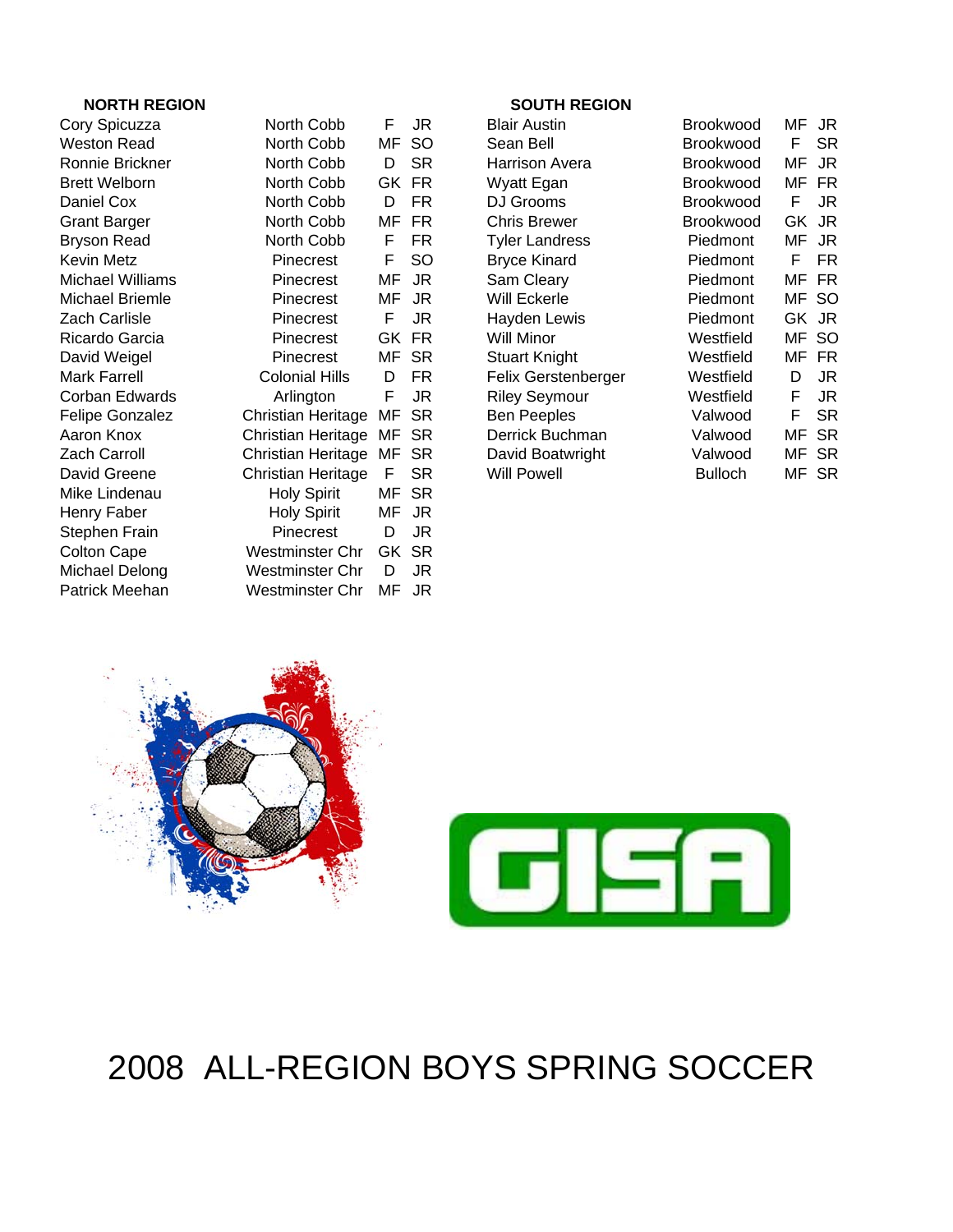# 2008 BOYS SPRING SOCCER

ALL-STATE TEAM

| <b>PLAYER</b>          | <b>SCHOOL</b>             | POS.              | GRADE     |
|------------------------|---------------------------|-------------------|-----------|
| Cory Spicuzza          | <b>North Cobb</b>         | F                 | JR        |
| Weston Read            | North Cobb                | MF                | SO        |
| <b>Ronnie Brickner</b> | <b>North Cobb</b>         | D                 | <b>SR</b> |
| <b>Brett Welborn</b>   | <b>North Cobb</b>         | GK                | <b>FR</b> |
| <b>Michael Briemle</b> | <b>Pinecrest</b>          | MF                | JR        |
| <b>Zach Carlisle</b>   | <b>Pinecrest</b>          | F                 | JR        |
| <b>Ricardo Garcia</b>  | <b>Pinecrest</b>          | GK                | <b>FR</b> |
| <b>Kevin Metz</b>      | <b>Pinecrest</b>          | F                 | <b>SO</b> |
| Wyatt Egan             | <b>Brookwood</b>          | MF                | <b>FR</b> |
| <b>Blair Austin</b>    | <b>Brookwood</b>          | MF                | <b>JR</b> |
| Felix Gerstenberger    | Westfield                 | D                 | JR        |
| <b>Will Minor</b>      | Westfield                 | MF                | <b>SO</b> |
| <b>Felipe Gonzalez</b> | <b>Christian Heritage</b> | MF                | <b>SR</b> |
| <b>Aaron Knox</b>      | <b>Christian Heritage</b> | MF                | <b>SR</b> |
| <b>Zach Carroll</b>    | <b>Christian Heritage</b> | MF                | <b>SR</b> |
| Mike Lindenau          | <b>Holy Spirit</b>        | MF                | <b>SR</b> |
| Henry Faber            | <b>Holy Spirit</b>        | MF                | JR        |
| <b>Ben Peeples</b>     | Valwood                   | F                 | <b>SR</b> |
| <b>Bryce Kinard</b>    | Piedmont                  | F                 | FR        |
| <b>Tyler Landress</b>  | Piedmont                  | MF                | JR        |
| <b>Colton Cape</b>     | <b>West Christian</b>     | GK                | <b>SR</b> |
| Michael Delong         | <b>West Christian</b>     | D                 | JR        |
| <b>Patrick Meehan</b>  | <b>West Christian</b>     | MF                | JR        |
| <b>Will Powell</b>     | <b>Bulloch</b>            | MF                | <b>SR</b> |
| Coach-Of-The-Year:     | Johnny Jackson            | <b>STATISTICS</b> |           |

North Cobb